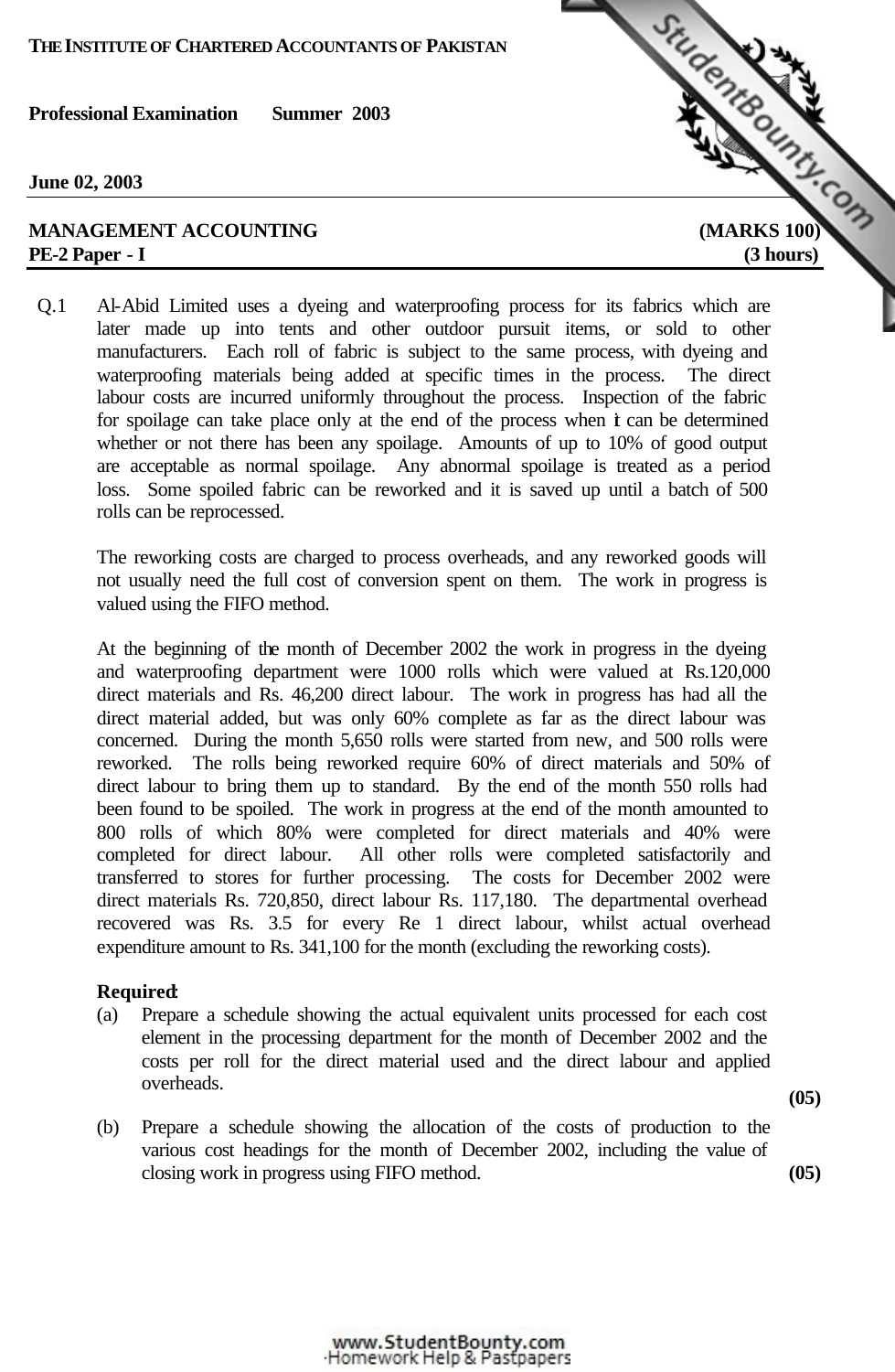Q.2 You are the management accountant of publishing and printing company, which has been accountant of publishing and printing company been asked to quote for the production of a programme for the local town work would be carried out in addition to the normal work of the company. Because existing commitments, some weekend working would be required to complete printing of the programme. A trainee accountant has produced the following cost estimates based upon the resources required as specified by the production manager: **Rentsounts.com** 

|                                                        | Rs.    |
|--------------------------------------------------------|--------|
| Direct materials                                       |        |
| - paper (book value)                                   | 5,000  |
| - inks (purchase price)                                | 2,400  |
| Direct labour                                          |        |
| - skilled $250$ hours @ Rs $4.00$                      | 1,000  |
| - unskilled 100 hours $\omega$ Rs 3.50                 | 350    |
| Variable overhead 350 hours @ Rs 4.00                  | 1,400  |
| Printing press depreciation 200 hours $\omega$ Rs 2.50 | 500    |
| Fixed production costs $350$ hours @ Rs $6.00$         | 2,100  |
| Estimating department costs                            | 400    |
| Total costs                                            | 13,150 |

You are aware that considerable publicity could be obtained for the company if you are able to win this order and the price quoted must be very competitive. The following notes are relevant to the cost estimated above:

- (a) The paper to be used is currently in stock at a value of Rs 5,000. It is of an unusual colour, which has not been used for some time. The replacement price of the paper is Rs 8,000, whilst the scrap value of that in stock is Rs 2,500. The production manager does not foresee any alternative use for the paper if it is not used for the town fair programme.
- (b) The inks required are not held in stock. They would have to be purchased in bulk at a cost of Rs 3,000. 80% of the ink purchased would be used in printing the programmes. No other use is foreseen for the remainder.
- (c) Skilled direct labour is in short supply and to accommodate the printing of the programmes, 50% of the time required would be worked at weekends for which a premium of 25% above the normal hourly rate is paid. The normal hourly rate is Rs 4.00 per hour.
- (d) Unskilled labours are presently under-utilised and at present 200 hours per week are recorded as idle time. If the printing work were carried out at a weekend, 25 unskilled hours would have to occur at this time, both the employees concerned would be given two hours time off (for which they would be paid) in lieu of each hour worked.
- (e) Variable overhead represents the cost of operating the printing press and binding machines.
- (f) When not being used by the company, the printing press is hired to outside companies for Rs 6.00 per hour. This earns a contribution of Rs 3.00 per hour. There is unlimited demand for this facility.
- (g) Fixed production costs are absorbed into production, using an hourly rate based on budgeted activity.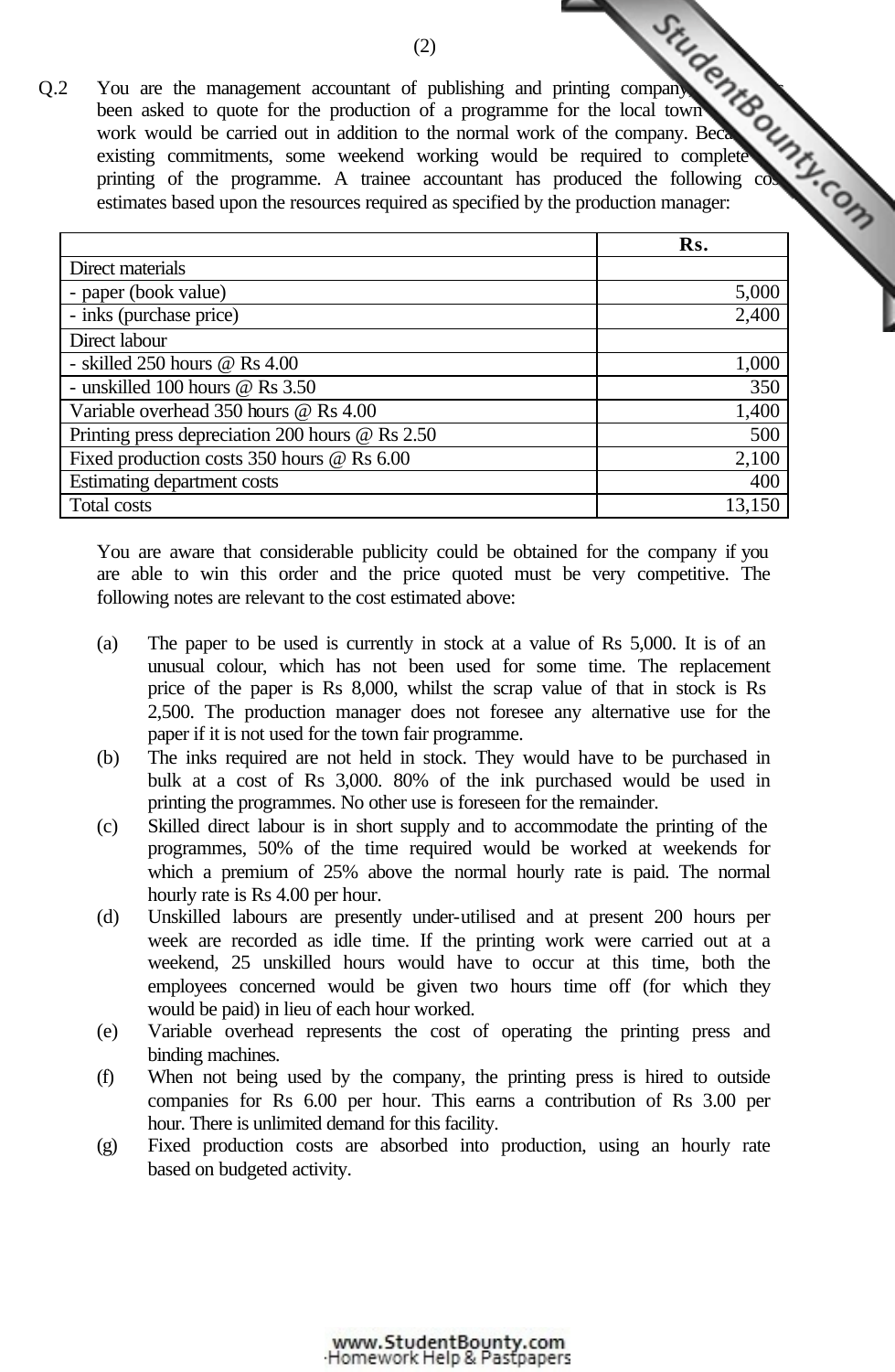the town fair committee concerning the printing of its programme.

# **Required:**

(h) The cost of Estimating Department represents time spent in discussions with the three concerning the printing of its programme. Prepare a revised cost estimate using the opportunity cost approach, showing clearly the minimum price that the company should accept for the order. Give reasons for each resource valuation in your cost estimate. **(08)**

Q.3 The management of Forgings & Castings Limited is considering the proposal to discontinue the manufacture of Product X out of the list of its Products  $- X$ , Y and Z – the details of which are given below:

|                           | X                |        | Z      |
|---------------------------|------------------|--------|--------|
| Production capacity level | 20%              | 40%    | 40%    |
| Units manufactured        | 4,000            | 10,000 | 12,000 |
| Cost per unit:            | Rs.              | Rs.    | Rs.    |
| <b>Materials</b>          | 25               | 20     | 40     |
| Labour                    | 15               | 10     | 20     |
| Fixed overheads           |                  |        | 5      |
| Variable overheads        |                  | 3      | 5      |
| Total cost                | 48               | 37     | 70     |
| Profit/(loss) per unit    | $\left(4\right)$ | 13     | 10     |
| Selling price per unit    |                  | 50     | 80     |

Product X having persistently shown a loss for a number of years due to the saturation of demand and the future prospects of the other two products being bright as a result their having been accepted as components by newly established machine – building complex in the vicinity, the production capacity released by the discontinuance of Product X is sought to be transferred equally to Product Y and Z.

Moreover, the nature of Product X has been such that the transfer of production capacity engaged therein to the other two Products would bring about an accretion of 30% and 50% more in the number of units to be manufactured of Products Y and Z respectively than those involved in the capacity transferred to them under the proposal without, of course, involving any change in total fixed costs from those when all the three Products were manufactured.

The anticipated increases in the structure of costs and the selling price are as under:

| Materials     | 5%    | 5%  |
|---------------|-------|-----|
| Labour        | 10%   | 10% |
| Selling price | $0\%$ | 5%  |

## **Required:**

Prepare a statement of projected profitability and advise management as to whether the proposal may be accepted for implementation. **(12)**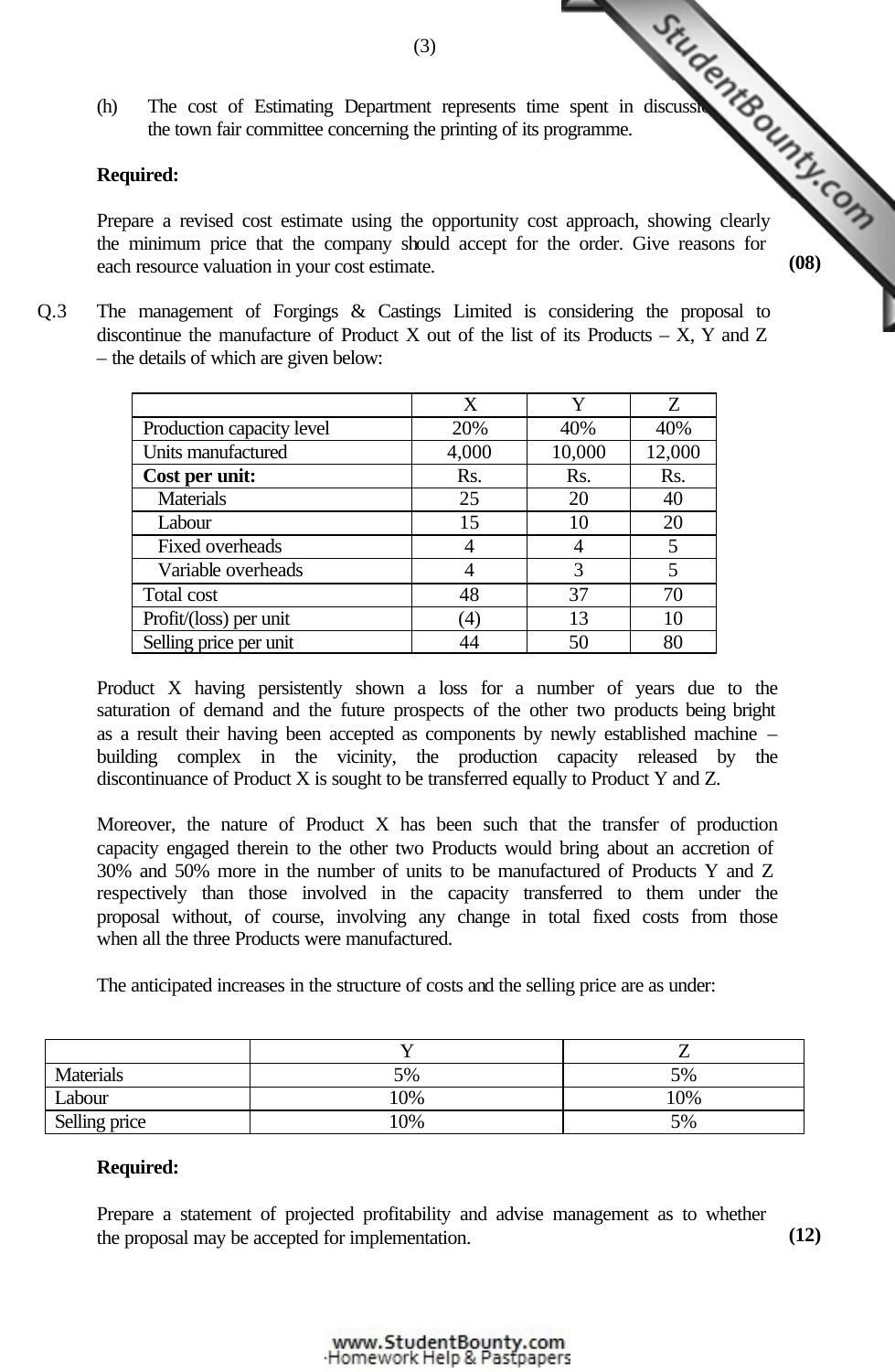Q.4 (a) PDR Ltd manufactures four products using the same machinery. following details relate to its products.

|                      | <b>Product A</b> | <b>Product B</b> | <b>Product C</b>            | <b>Product D</b> |
|----------------------|------------------|------------------|-----------------------------|------------------|
|                      | Rs. per unit     | Rs. per unit     | Rs. per unit                | Rs. per unit     |
| <b>Selling Price</b> | 280              | 300              | 450                         | 420              |
| Direct material      | 50               | 60               | 80                          | 60               |
| Direct labour        | 40               | 40               | 80                          | 80               |
| Variable overhead    | 30               | 30               | 60                          | 60               |
| Fixed overhead*      | 80               | 80               | 160                         | 160              |
| Profit               | 80               | 90               | 70                          | 60               |
| Labour hours         |                  |                  | $\mathcal{D}_{\mathcal{L}}$ | ◠                |
| Machine hours        | 4                | 3                |                             |                  |

|                         | <b>Jnits</b> | Units | <b>Jnits</b> | <b>Inits</b> |
|-------------------------|--------------|-------|--------------|--------------|
| Maximum demand per week | 200          | 180   | 250          | 100          |

\*Absorbed based on budgeted labour hours of 1,000 per week.

There is a maximum of 2,000 machine hours available per week.

#### **Required:**

 Determine the production plan which will maximize the weekly profit of PDR Ltd and prepare a profit statement showing the profit the proposed plan will yield. **(08)**

(b) The marketing director of PDR Ltd is concerned at the company's inability to meet the quantity demanded by its customers.

Two alternative strategies are being considered to overcome this:

- (i) Increase the number of hours worked using the existing machinery by working overtime. Such overtime would be paid at a premium of 50% above normal labour rates, and variable overhead costs would be expected to increase by 50%.
- (ii) Buy product B from an overseas supplier at a cost of Rs. 190 per unit including carriage. This would need to be re-packaged at a cost of Rs. 10 per unit before it could be sold.

## **Required**:

 Evaluate each of the alternative strategies and, as management accountants, prepare a report to the marketing director, stating your reasons (quantitative and qualitative) as to which, if either, should be adopted. **(12)**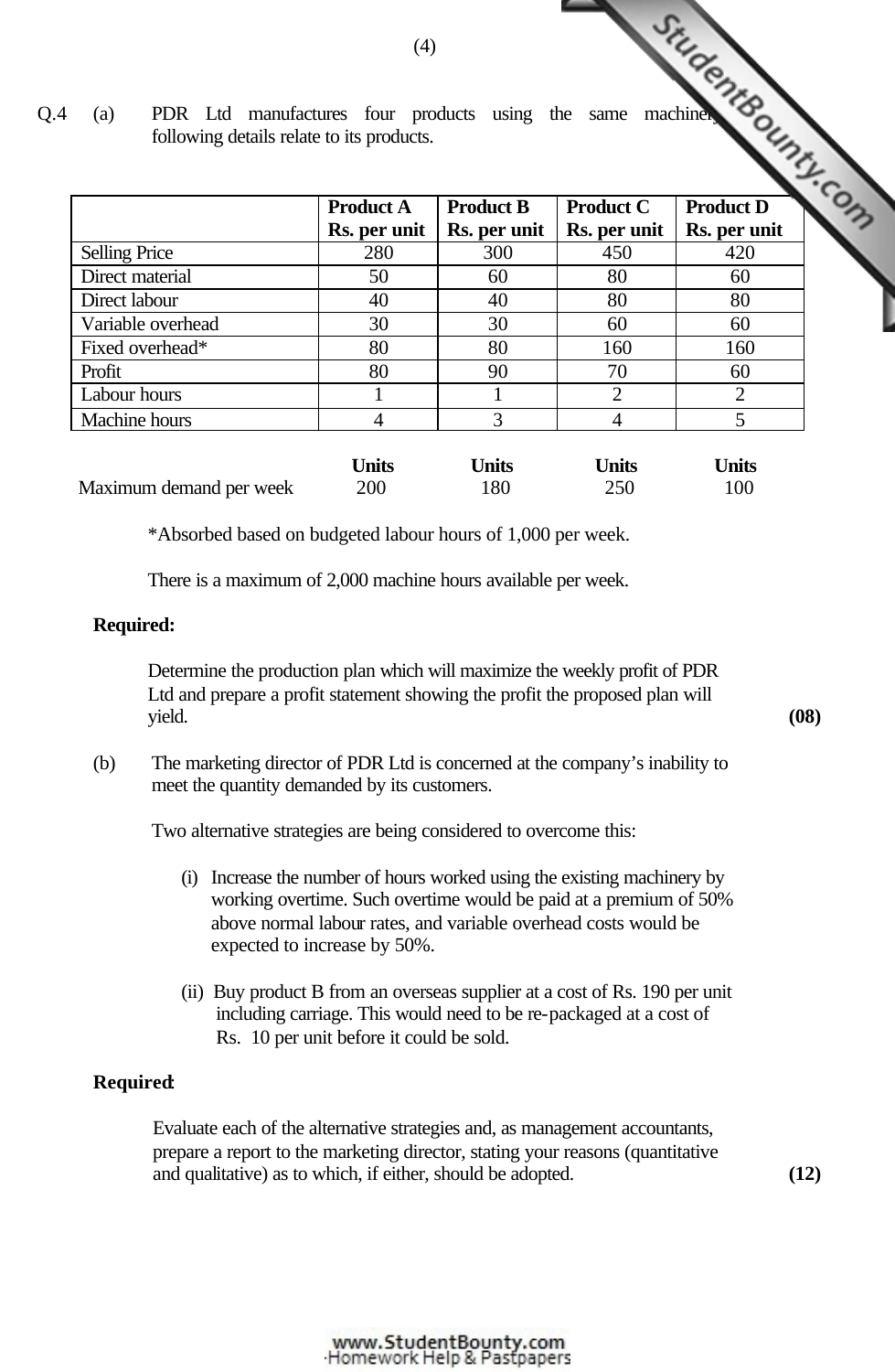|  | Sales volume(units) | <b>Probability</b> |
|--|---------------------|--------------------|
|  | 10,000              | 0.10               |
|  | 12,000              | 0.15               |
|  | 14,000              | 0.25               |
|  | 16,000              | 0.30               |
|  | 18,000              | 0.20               |

It has assumed that the sales price will be Rs 6 per unit[, marginal cost Rs 3.50 per](http://www.studentbounty.com/)  unit and fixed cost Rs 34,000.

What is the probability that:

- i) the company will be break-even in the period?
- ii) the company will make a profit of at least Rs 10,000. **(05)**
- (b) Toys Limited manufactures high-quality toys for children, which are sold by mail order and through departmental stores.

Kiddy Products is prepared to sell the design and manufacturing rights for three products. However, it will only sell the rights to one product, not two or three. The costs of the rights are:

|                   | Rs.    |
|-------------------|--------|
| Pussy Cat         | 62,500 |
| <b>Teddy Bear</b> | 75,000 |
| Jack in Box       | 52,500 |

Toys Limited feel that any of these products would make an attractive addition to its range though the products would have a sales life of only one year and wish to select the best of the three products. The following information has been made available:

|                        | <b>Pussy Cat</b> | <b>Teddy Bear</b> | Jack in Box |  |  |
|------------------------|------------------|-------------------|-------------|--|--|
|                        | $-$ Rs. $-$      |                   |             |  |  |
| Selling price per unit | 199              | 140               | 115         |  |  |
| Variable cost per unit | 98               | 75                | 65          |  |  |
| Fixed production costs | 70,000           | 95,000            | 60,000      |  |  |
| Advertising            | 55,000           | 40,000            | 20,000      |  |  |

These figures have been worked out with great care and circumspection. But when it comes to sales volumes, the Sales Manager could provide only the following analysis of possibilities:

|                              | <b>Pussy Cat</b> |                            | <b>Teddy Bear</b> |                | Jack in Box |
|------------------------------|------------------|----------------------------|-------------------|----------------|-------------|
| Volume (units)   Probability |                  | Volume (units) Probability |                   | Volume (units) | Probability |
| 2,000                        | 0.7              | Nil                        |                   | 2,500          |             |
| 3,000                        | 0.2              | 3,000                      | 0.4               | 3,000          |             |
| 4,000                        |                  | 6,000                      | $\rm 0.5$         | 4,000          | (0.4)       |
| Nil                          | nil              | Nil                        | nil               | 5,000          |             |

## **Required**:

You are required to advise the company of the best course of action based on the above

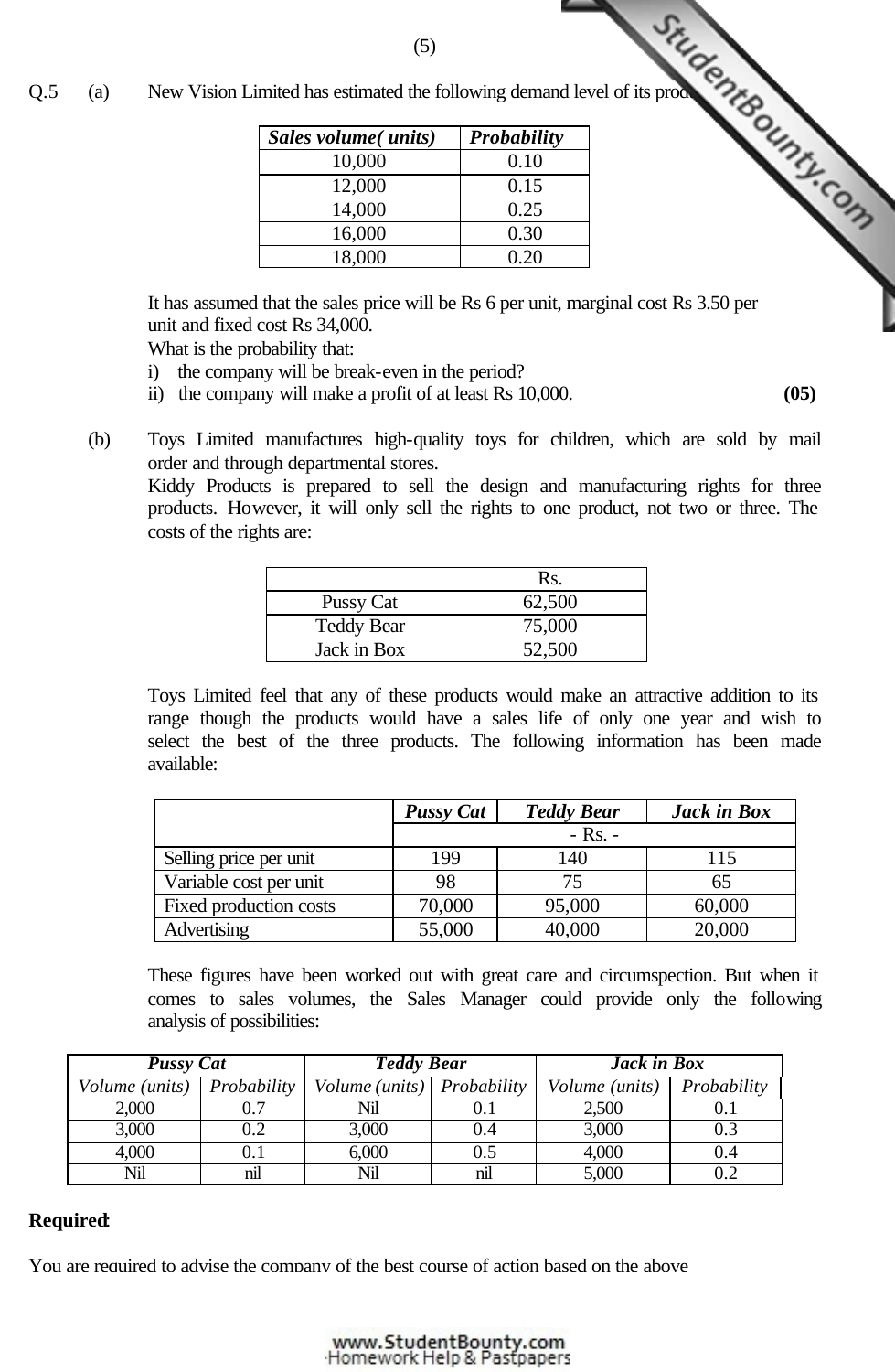Q.6 The Eastern Commercial Bank was established in 1950 to provide general bank<br>
services and individuals. The bank has been successful and profitable since<br>
services and individuals. The bank has been successful and profi to organisations and individuals. The bank has been successful and profitable since although the overall impression given is of a slow-moving institution, which has not kept upto-date with recent changes in technology.

The bank has a website to promote its services, but on-lin[e banking using the internet is not](http://www.studentbounty.com/)  yet available to its customers. The board of Eastern Commercial Bank recognises that internet banking must be provided in the near future if the bank is to remain competitive.

You have been appointed as a special project accountant with specific responsibility to oversee the upgrade of the bank's internet strategy.

# **Required**:

Advise the Board of the bank on how to develop and implement the bank's strategy in this field. **(15**)

Q.7 Alpha Ltd. intend to acquire Beta Ltd. The directors of Alpha Ltd. have made a takeover bid, to be paid by a share exchange, offering two ordinary shares in Alpha Ltd. for every three ordinary shares in Beta Ltd.

The directors of Alpha Ltd. wish to justify the proposed acquisition to their own shareholders, without antagonizing the directors and shareholders of Beta Ltd. To this end, they made the claim that the acquisition would bring immediate financial benefits to the shareholders of both companies. The following financial data have been in support of their claim.

|                                                      | Alpha Ltd.<br><b>Rs. '000</b> | <b>Beta Ltd</b><br><b>Rs. '000</b> |
|------------------------------------------------------|-------------------------------|------------------------------------|
|                                                      |                               |                                    |
| Operating profit                                     | 151,810                       | 71,500                             |
| Less interest payable                                | 54,190                        | 27,100                             |
| Profit before tax                                    | 97,620                        | 44,400                             |
| Less tax                                             | 34,170                        | 15,540                             |
| Earnings available to ordinary shareholders          | 63,450                        | 28,860                             |
|                                                      | ====                          |                                    |
| Earnings per share (pre-acquisition)                 | 2.115                         | 1.924                              |
| Market price per share (pre-acquisition)             | 22                            | 14.80                              |
| Estimated market price, post-acquisition             | 24                            |                                    |
| Estimated equivalent market value, post-acquisition, |                               |                                    |
| of one old Beta shares                               |                               | 16                                 |

# **Required:**

(a) Show how you think the directors of Alpha reached their estimates of the postacquisition values of Alpha shares and old Beta shares. State clearly any assumptions that you make and show all calculations.

If you disagree with their estimates, explain why, and show what you would consider to be a more appropriate estimate. Again, state your assumptions and show all calculations. **(12)**